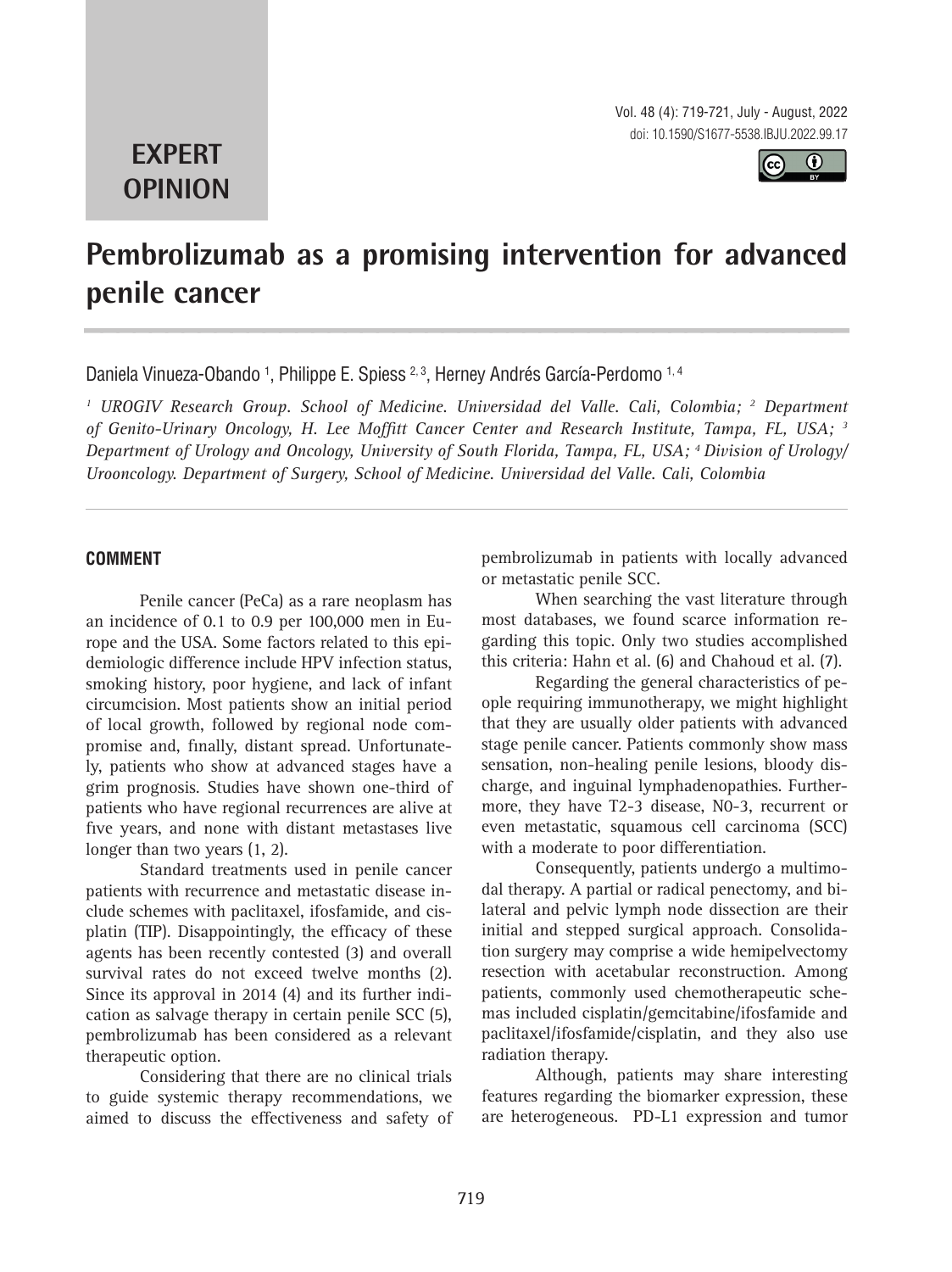mutational burden (TMB) are present in almost all patients. Moreover, tumor proportion score (TPS) is around 10%, and there is a combined positive score (CPS) of 1, 80 and 130. Furthermore, microsatellite instability (MSI) might be stable or high, and the tumor-infiltrating score (TIL) score may be consistent with few and moderate lymphocytic infiltration. Finally, there might be between three and 14 mutations per mega-base; however, there is no report of mismatch repair deficiency. There are other molecular alterations found using Foundation One that might be essential for future analysis (Supplementary Table-1).

#### **Supplementary Table 1 - Molecular disturbances.**

PTCH1 S1203fs\*52 (VAF 19.2%) EP300 N419fs\*12 (VAF 20.3%) FAT1 S1669\* (VAF 33.1%) HSD3B1 G171R (VAF 1.2%) MLL2 L4921fs\*74 (VAF 21.9%) MLL2 P2354fs\*30 (VAF 22.9%) QKI K134fs\*14 (VAF 24.4%) MYD88 L265P (VAF 1.5%) NFE2L2 W24R (VAF 36.4%) SMARCA4 M1233I (VAF 8.9%) TERT promoter 146C>T (VAF 18.7%) TP53 R280G (VAF 18.3%)

Specifically, for pembrolizumab usage, we found that patients receive between two and nine cycles with a total time on treatment of 1.7 to 8.1 months (6). Authors also reported adverse effects such as Grade 2 hypothyroidism, maculopapular rash, and anorexia (6), and hypothyroidism (7).

Pembrolizumab use must follow the RECIST 1.1 criteria to evaluate the outcomes. Hahn et al. (6) documented that only one patient (out of three) had a 34% decrease from baseline, consistent with a partial response. Despite this, Chahoud et al. (7) reported that one of their patients had a complete response while the other had a partial response. They followed patients from 18 to 38 months, without having disease progression.

Despite all the described data, there was a multicenter phase II trial that started in 2016 and enrolled six patients. However, it was ended prematurely by poor accrual and no results were published.

Accordingly, the FDA approved Pembrolizumab to treat many tumor types that are MSI high, MMR deficient, or TMB high (4). In penile SCC, The National Comprehensive Cancer Network (NCCN) guidelines consider it as a salvage therapy option for those patients with TMB  $\geq$ 10 (8) and MSI high tumors (5); despite this, it is still not clear when it is the best fit for these patients. Heterogeneity of tumor tissue and its dynamic nature over disease course, render another obstacle to getting uniform information (9). Higher TMB means that there is a higher frequency of gene mutations per coding area of a tumor's genome (10). In the past years, there have been several efforts to assess biomarkers that predict response; however, results have not been consistent, and we could not fulfill the need for an ideal accurate biomarker.

Overall, 40-62% penile SCC express ≥1% PD-L1 on tumor or infiltrating immune cells  $(5)$ ; consequently, pembrolizumab might be a reasonable intervention. Still, with the currently available information, it is not possible to determine if this is completely accurate for penile SCC patients. Some authors have hypothesized that benefits occur irrespective of PD-L1 expression (11). Albeit statistically insufficient, this information supports previous evidence gathered from other urologic cancers. Other reports argue that high rates of MSI probably are related to DNA polymerase epsilon (POLE) and delta 1 (POLD) mutations rather than dMMR (12). To date, there is an unmet need for an ideal biomarker that predicts response to checkpoint inhibitors. We need to measure PD-L1 expression consistently and establish if TBM is a good surrogate marker for evaluating microsatellite instability. Furthermore, we could determine if POLE and POLD mutations are relevant.